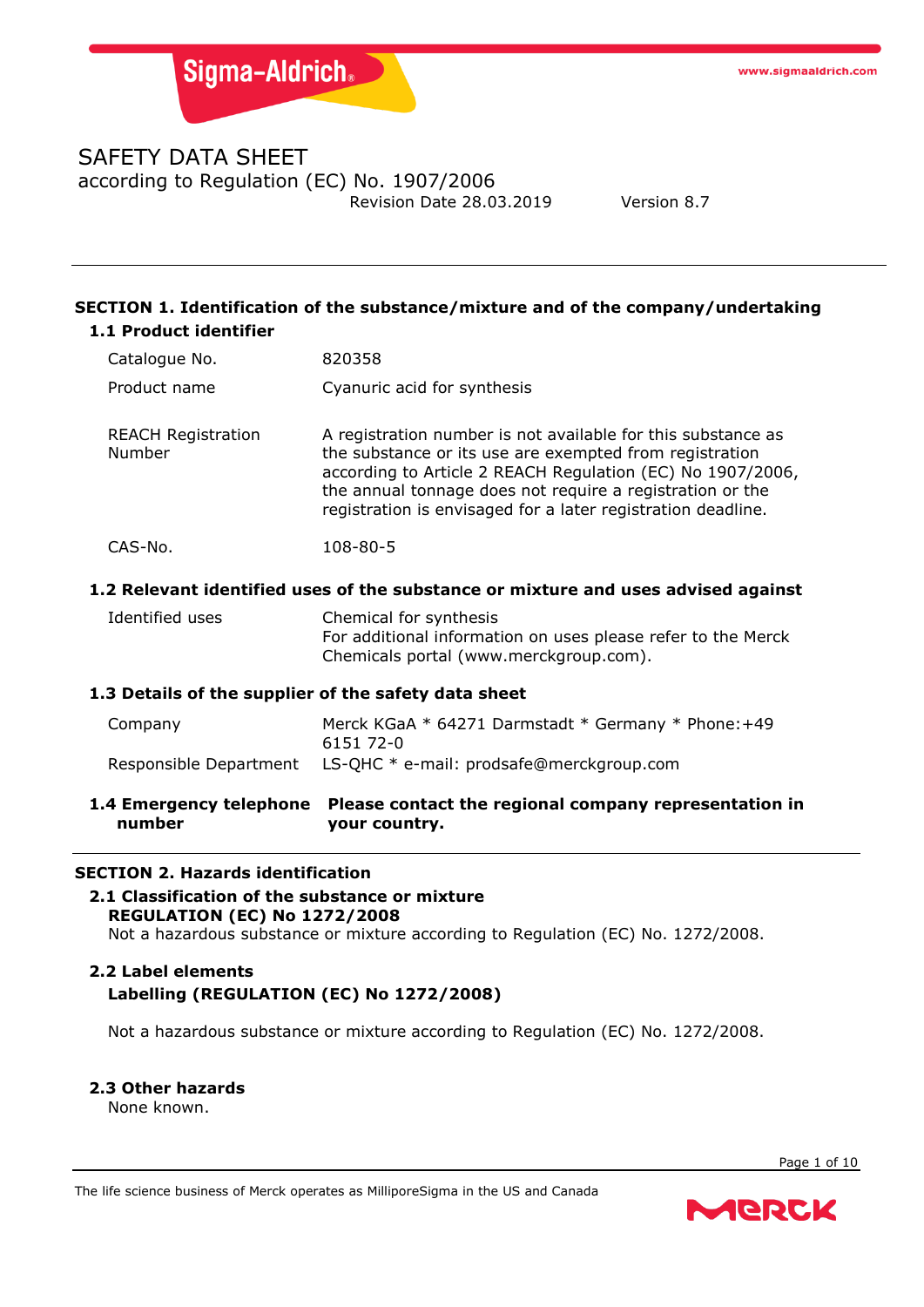Catalogue No. 620358 Product name Cyanuric acid for synthesis

# **SECTION 3. Composition/information on ingredients**

**3.1 Substance**

| Formula    | $C_3N_3(OH)_3$ | $C_3H_3N_3O_3$ (Hill)                                      |
|------------|----------------|------------------------------------------------------------|
| EC-No.     | 203-618-0      |                                                            |
| Molar mass | 129,07 g/mol   |                                                            |
| Remarks    | 1907/2006.     | No disclosure requirement according to Regulation (EC) No. |

## **3.2 Mixture**

Not applicable

## **SECTION 4. First aid measures**

## **4.1 Description of first aid measures**

After inhalation: fresh air.

In case of skin contact: Take off immediately all contaminated clothing. Rinse skin with water/ shower.

After eye contact: rinse out with plenty of water. Remove contact lenses.

After swallowing: make victim drink water (two glasses at most). Consult doctor if feeling unwell.

#### **4.2 Most important symptoms and effects, both acute and delayed** We have no description of any symptoms of toxicity.

**4.3 Indication of any immediate medical attention and special treatment needed** No information available.

## **SECTION 5. Firefighting measures**

### **5.1 Extinguishing media**

*Suitable extinguishing media* Water, Foam, Carbon dioxide (CO2), Dry powder

*Unsuitable extinguishing media* For this substance/mixture no limitations of extinguishing agents are given.

## **5.2 Special hazards arising from the substance or mixture**

Combustible. Development of hazardous combustion gases or vapours possible in the event of fire. Fire may cause evolution of: nitrogen oxides, Hydrogen cyanide (hydrocyanic acid)

## **5.3 Advice for firefighters**

Page 2 of 10



The life science business of Merck operates as MilliporeSigma in the US and Canada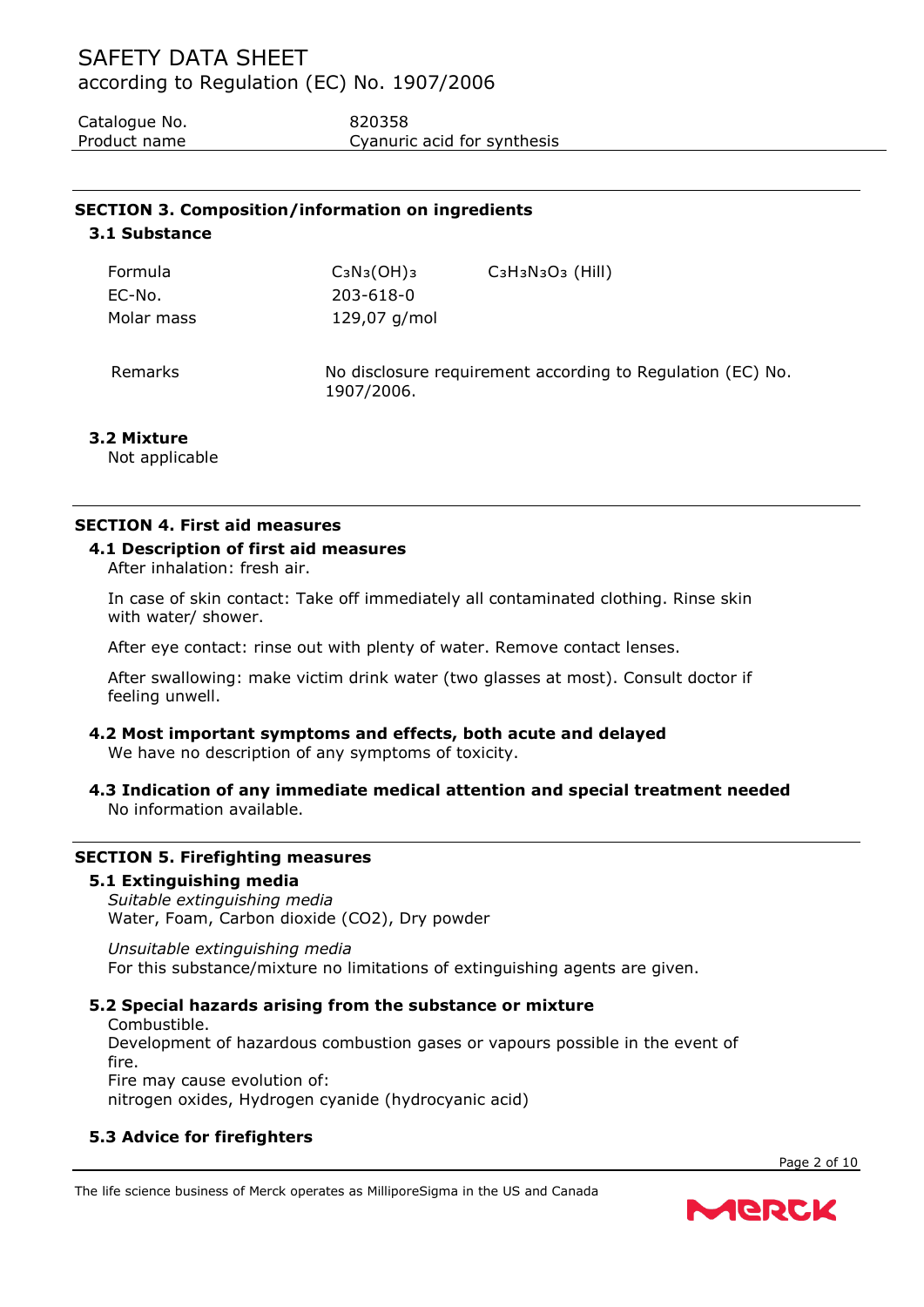| Catalogue No. | 820358                      |
|---------------|-----------------------------|
| Product name  | Cyanuric acid for synthesis |

*Special protective equipment for firefighters* In the event of fire, wear self-contained breathing apparatus.

#### *Further information*

Suppress (knock down) gases/vapours/mists with a water spray jet. Prevent fire extinguishing water from contaminating surface water or the ground water system.

#### **SECTION 6. Accidental release measures**

#### **6.1 Personal precautions, protective equipment and emergency procedures**

Advice for non-emergency personnel: Avoid inhalation of dusts. Evacuate the danger area, observe emergency procedures, consult an expert.

Advice for emergency responders:

Protective equipment see section 8.

#### **6.2 Environmental precautions**

Do not let product enter drains.

#### **6.3 Methods and materials for containment and cleaning up**

Cover drains. Collect, bind, and pump off spills. Observe possible material restrictions (see sections 7 and 10). Take up dry. Dispose of properly. Clean up affected area. Avoid generation of dusts.

#### **6.4 Reference to other sections**

Indications about waste treatment see section 13.

#### **SECTION 7. Handling and storage**

### **7.1 Precautions for safe handling**

*Advice on safe handling* Observe label precautions.

*Hygiene measures* Change contaminated clothing. Wash hands after working with substance.

### **7.2 Conditions for safe storage, including any incompatibilities**

*Storage conditions* Tightly closed. Dry.

Recommended storage temperature see product label.

### **7.3 Specific end use(s)**

Apart from the uses mentioned in section 1.2 no other specific uses are stipulated.

## **SECTION 8. Exposure controls/personal protection**

## **8.1 Control parameters**

#### **8.2 Exposure controls**

### **Engineering measures**

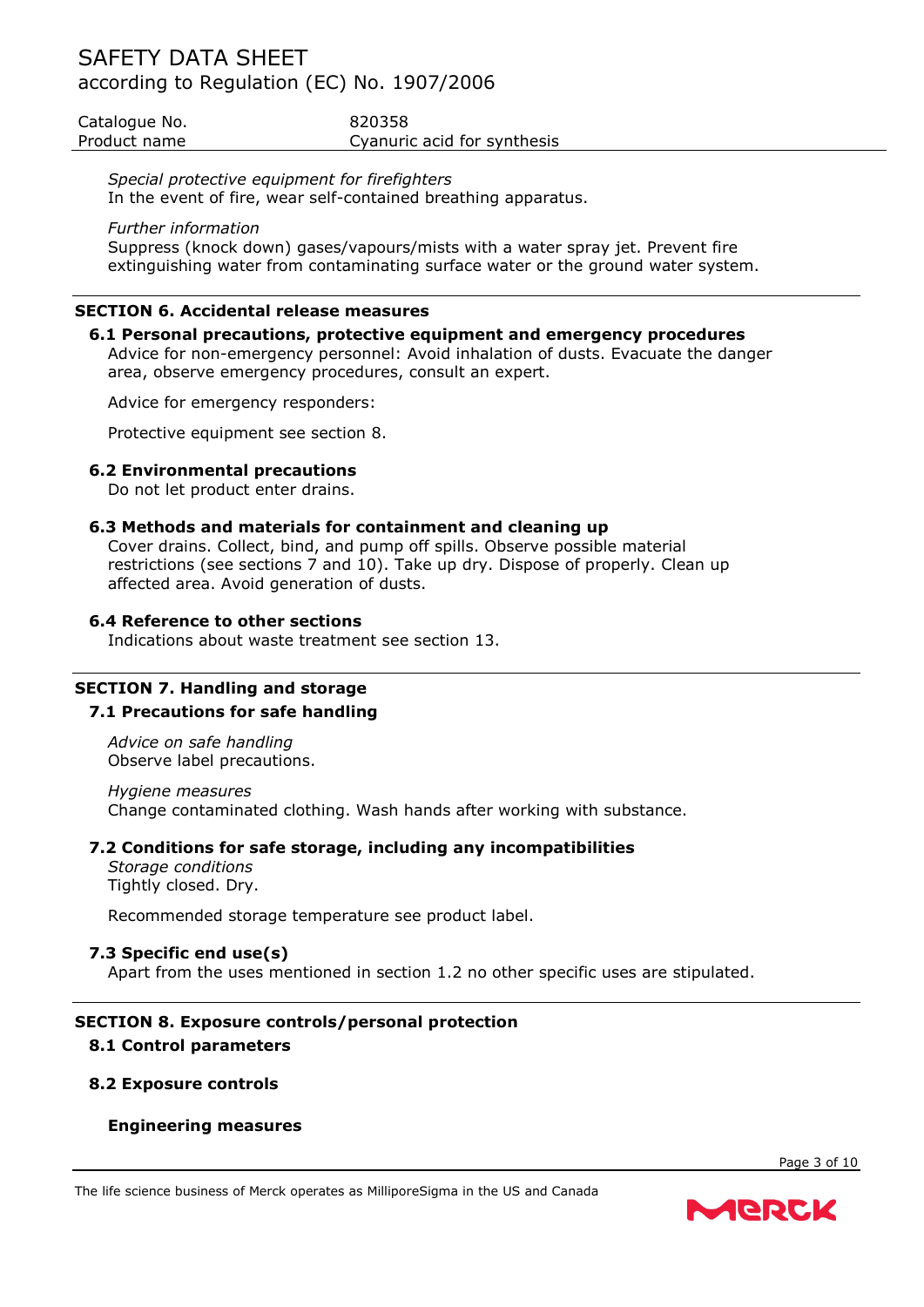Catalogue No. 620358 Product name Cyanuric acid for synthesis

Technical measures and appropriate working operations should be given priority over the use of personal protective equipment.

See section 7.1.

### **Individual protection measures**

Protective clothing needs to be selected specifically for the workplace, depending on concentrations and quantities of the hazardous substances handled. The chemical resistance of the protective equipment should be enquired at the respective supplier.

*Eye/face protection* Safety glasses

*Hand protection*

full contact:

|                 | Glove material:<br>Glove thickness:<br>Break through time: | Nitrile rubber<br>$0,11$ mm<br>$>480$ min |
|-----------------|------------------------------------------------------------|-------------------------------------------|
| splash contact: |                                                            |                                           |
|                 | Glove material:<br>Glove thickness:                        | Nitrile rubber<br>$0.11 \text{ mm}$       |

| ווסוכיוות און סיטוט | <u>INILIIIC TUDD</u> |
|---------------------|----------------------|
| Glove thickness:    | $0,11 \, \text{mm}$  |
| Break through time: | $>480$ min           |
|                     |                      |

The protective gloves to be used must comply with the specifications of EC Directive 89/686/EEC and the related standard EN374, for example KCL 741 Dermatril® L (full contact), KCL 741 Dermatril® L (splash contact).

The breakthrough times stated above were determined by KCL in laboratory tests acc. to EN374 with samples of the recommended glove types.

This recommendation applies only to the product stated in the safety data sheet, supplied by us and for the designated use. When dissolving in or mixing with other substances and under conditions deviating from those stated in EN374 please contact the supplier of CE-approved gloves (e.g. KCL GmbH, D-36124 Eichenzell, Internet: www.kcl.de).

### *Respiratory protection*

required when dusts are generated.

Recommended Filter type: Filter P 1 (acc. to DIN 3181) for solid particles of inert substances

The entrepeneur has to ensure that maintenance, cleaning and testing of respiratory protective devices are carried out according to the instructions of the producer. These measures have to be properly documented.

### **Environmental exposure controls**

Do not let product enter drains.

## **SECTION 9. Physical and chemical properties 9.1 Information on basic physical and chemical properties**

Form powder, finecrystalline

The life science business of Merck operates as MilliporeSigma in the US and Canada



Page 4 of 10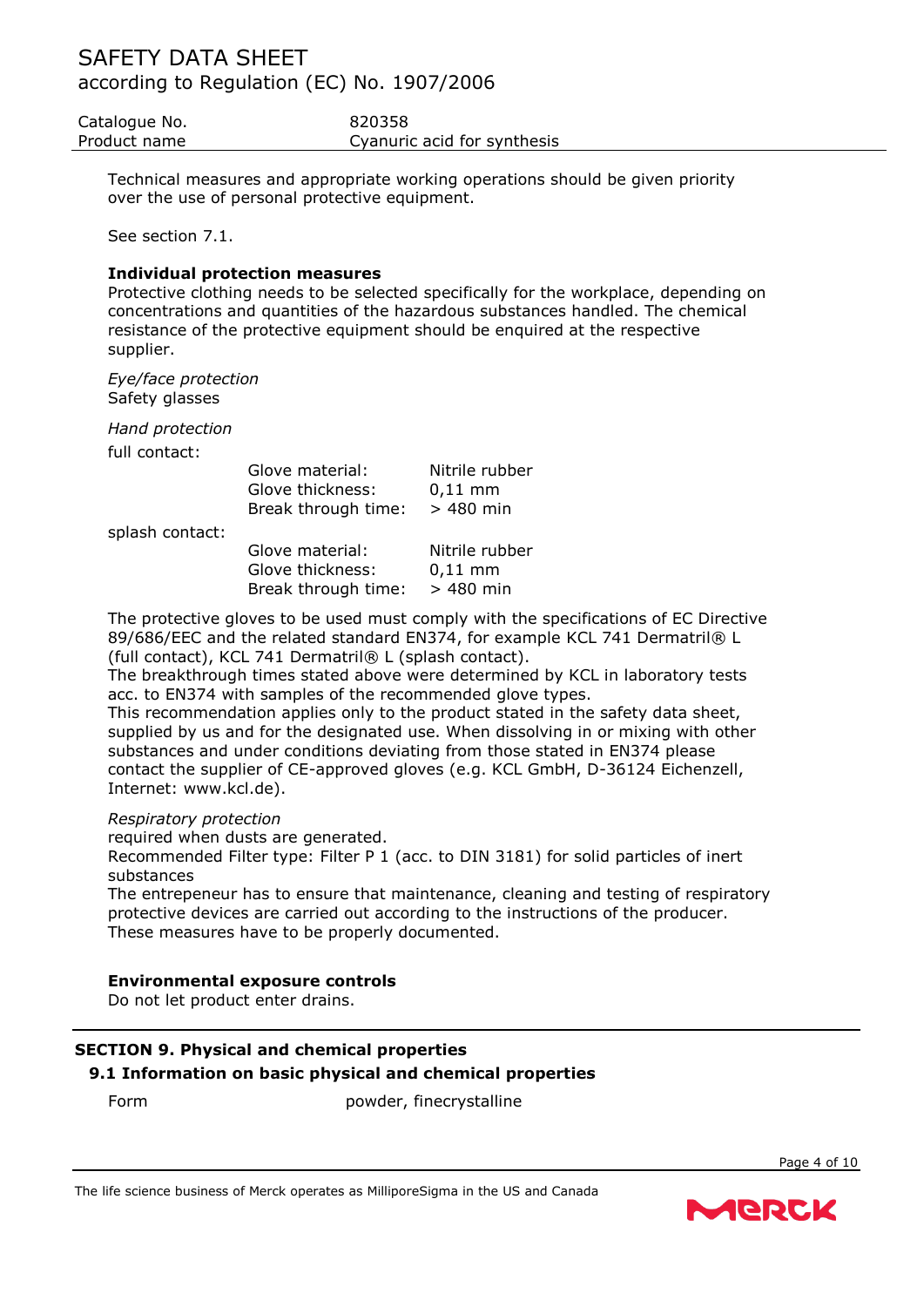| Catalogue No.<br>Product name              | 820358<br>Cyanuric acid for synthesis                                    |
|--------------------------------------------|--------------------------------------------------------------------------|
| Colour                                     | yellow                                                                   |
| Odour                                      | odourless                                                                |
| <b>Odour Threshold</b>                     | No information available.                                                |
| pH                                         | $3,8 - 4,0$<br>at 20 °C<br>(saturated solution)                          |
| Melting point                              | 320 - 330 °C<br>(decomposition)                                          |
| Boiling point/boiling range                | Not applicable                                                           |
| Flash point                                | Not applicable                                                           |
| Evaporation rate                           | No information available.                                                |
| Flammability (solid, gas)                  | No information available.                                                |
| Lower explosion limit                      | No information available.                                                |
| Upper explosion limit                      | No information available.                                                |
| Vapour pressure                            | $< 0,0001$ Pa<br>at $25 °C$                                              |
| Relative vapour density                    | No information available.                                                |
| Density                                    | $2,5$ g/cm3<br>at 20 °C                                                  |
| Relative density                           | No information available.                                                |
| Water solubility                           | $26$ g/l<br>at 90 °C                                                     |
|                                            | $2$ g/l<br>at 20 °C                                                      |
| Partition coefficient: n-<br>octanol/water | log Pow: 0,61<br>(calculated)<br>(Lit.) Bioaccumulation is not expected. |
| Auto-ignition temperature                  | No information available.                                                |
| Decomposition temperature                  | > 360 °C                                                                 |
| Viscosity, dynamic                         | No information available.                                                |
|                                            |                                                                          |

The life science business of Merck operates as MilliporeSigma in the US and Canada



Page 5 of 10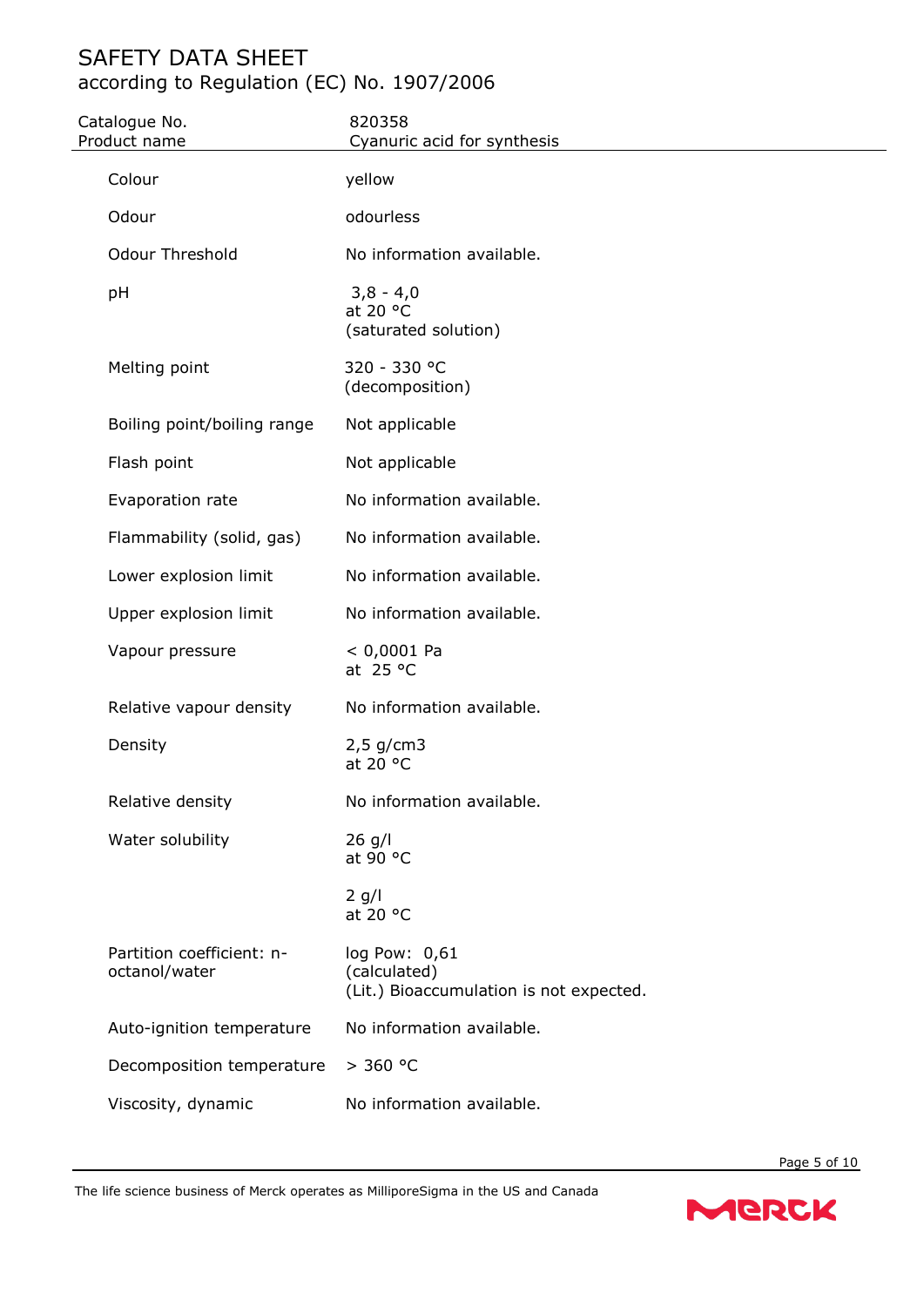| Catalogue No.<br>Product name         | 820358<br>Cyanuric acid for synthesis |
|---------------------------------------|---------------------------------------|
| Explosive properties                  | Not classified as explosive.          |
| Oxidizing properties                  | none                                  |
| 9.2 Other data<br><b>Bulk density</b> | 550 kg/m3                             |

## **SECTION 10. Stability and reactivity**

#### **10.1 Reactivity**

The following applies in general to flammable organic substances and mixtures: in correspondingly fine distribution, when whirled up a dust explosion potential may generally be assumed.

### **10.2 Chemical stability**

The product is chemically stable under standard ambient conditions (room temperature) .

#### **10.3 Possibility of hazardous reactions**

Risk of explosion with:

Chlorine

Violent reactions possible with:

Strong oxidizing agents

### **10.4 Conditions to avoid**

Heating (decomposition).

### **10.5 Incompatible materials**

no information available

### **10.6 Hazardous decomposition products**

in the event of fire: See section 5.

## **SECTION 11. Toxicological information 11.1 Information on toxicological effects**

*Acute oral toxicity* LD50 Rat: 7.700 mg/kg

### (RTECS)

*Acute inhalation toxicity* This information is not available.

*Acute dermal toxicity* LD50 Rabbit: > 5.000 mg/kg (RTECS)

Page 6 of 10

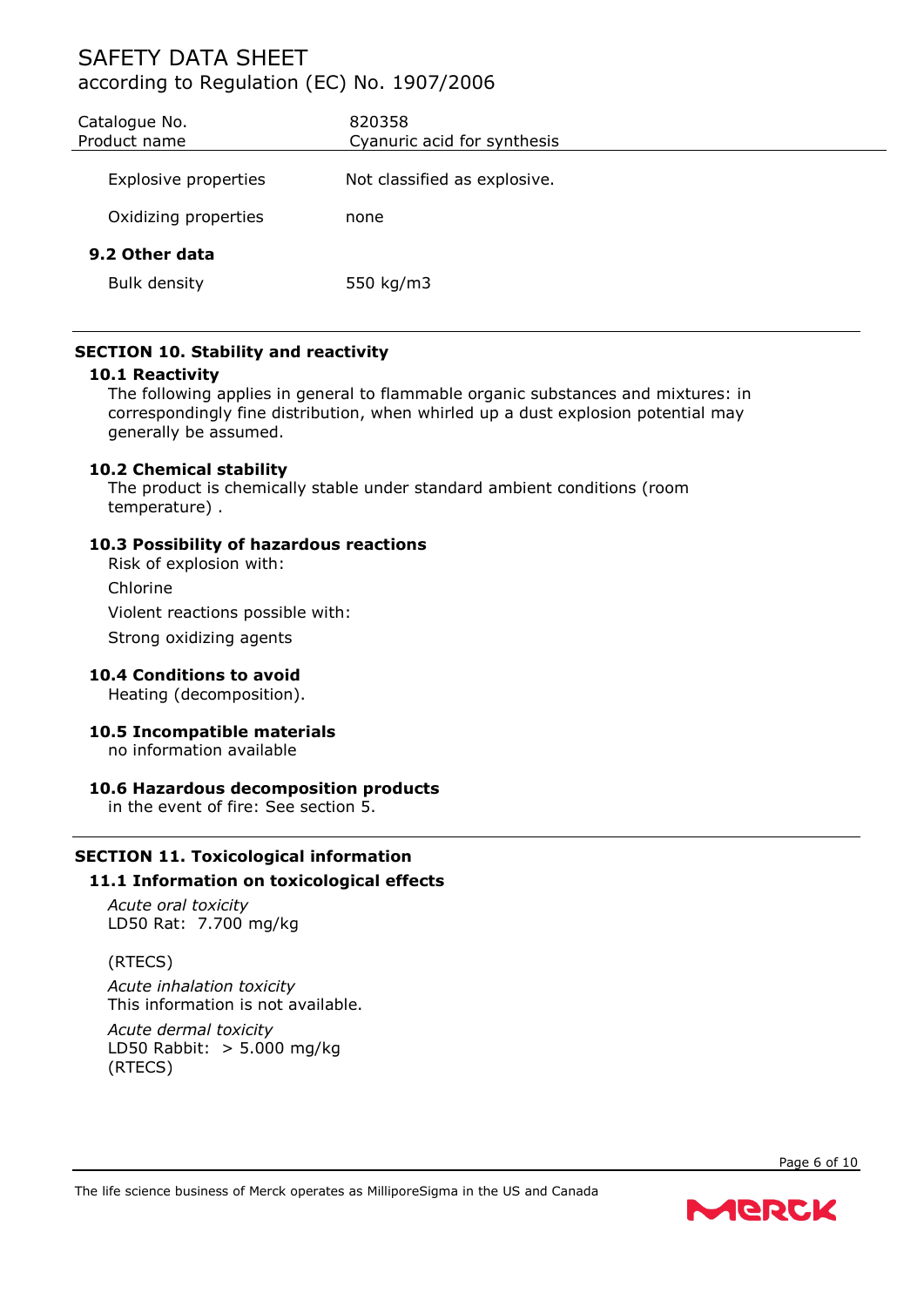Catalogue No. 620358

*Skin irritation* Rabbit Result: slight irritation

(IUCLID)

*Eye irritation* Rabbit Result: slight irritation

## (RTECS)

*Sensitisation* Human experience Result: negative

(Lit.)

*Germ cell mutagenicity Genotoxicity in vitro* Ames test Result: negative

(National Toxicology Program) Ames test

Salmonella typhimurium Result: negative

(IUCLID) *Carcinogenicity*

Did not show carcinogenic effects in animal experiments. (IUCLID)

*Reproductive toxicity* No impairment of reproductive performance in animal experiments. (HSDB) *Teratogenicity* Did not show teratogenic effects in animal experiments. (IUCLID)

*Specific target organ toxicity - single exposure* This information is not available.

*Specific target organ toxicity - repeated exposure* This information is not available.

*Aspiration hazard* This information is not available.

## **11.2 Further information**

Hazardous properties cannot be excluded but are unlikely when the product is handled appropriately. Handle in accordance with good industrial hygiene and safety practice.

## **SECTION 12. Ecological information**

## **12.1 Toxicity**

Page 7 of 10

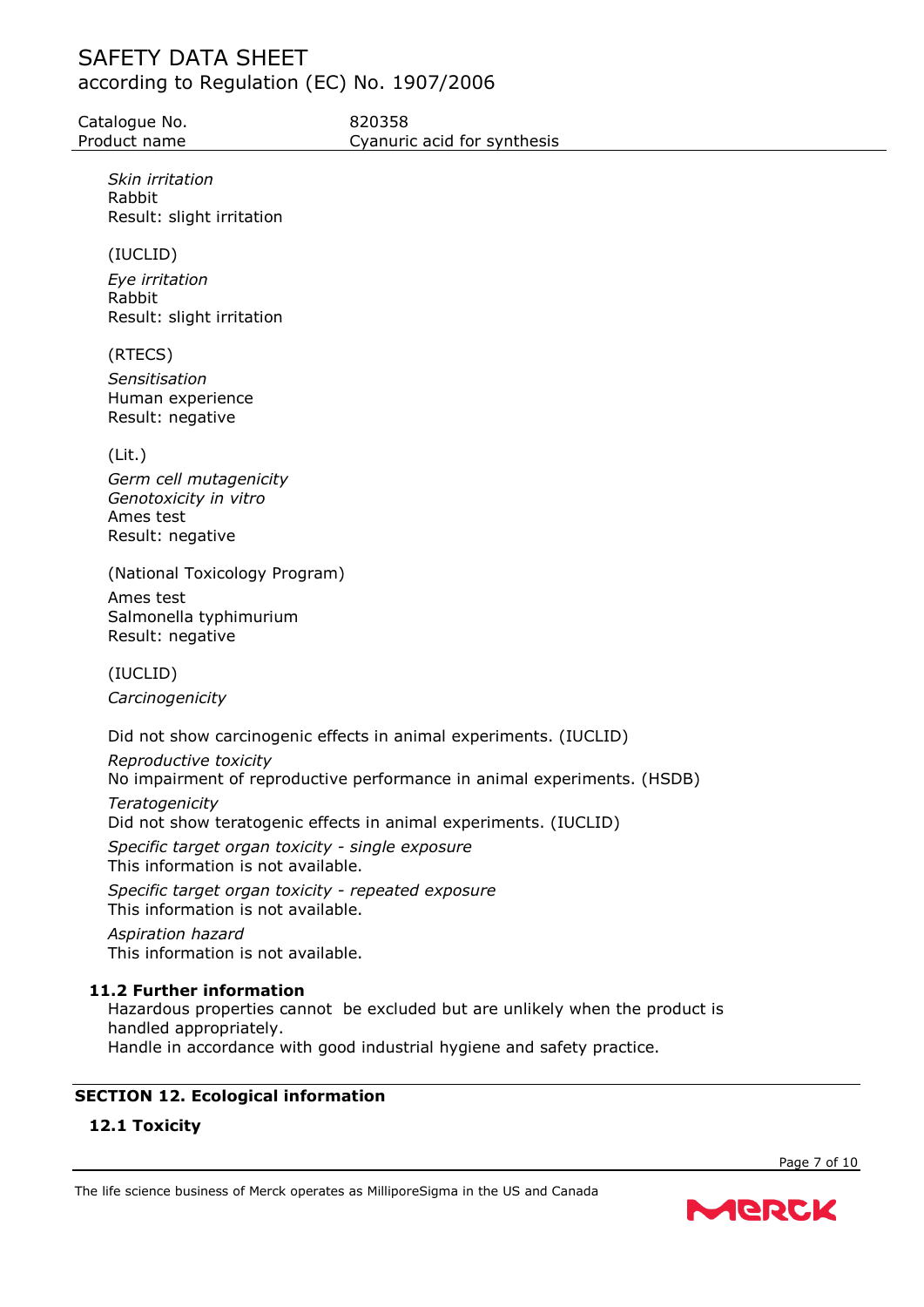Catalogue No. 620358

Product name Cyanuric acid for synthesis

## *Toxicity to fish*

LC0 Cyprinus carpio (Carp): 2.000 mg/l; 24 h (IUCLID)

## **12.2 Persistence and degradability**

*Biodegradability* 100 %; 8 h (IUCLID) Readily biodegradable

## **12.3 Bioaccumulative potential**

*Partition coefficient: n-octanol/water* log Pow: 0,61 (calculated)

(Lit.) Bioaccumulation is not expected.

## **12.4 Mobility in soil**

No information available.

## **12.5 Results of PBT and vPvB assessment**

PBT/vPvB assessment not available as chemical safety assessment not required/not conducted.

## **12.6 Other adverse effects**

Discharge into the environment must be avoided.

## **SECTION 13. Disposal considerations**

### *Waste treatment methods*

See www.retrologistik.com for processes regarding the return of chemicals and containers, or contact us there if you have further questions.

#### **SECTION 14. Transport information Land transport (ADR/RID)**

| Land transport (ADR/RID)                        |                                                                          |
|-------------------------------------------------|--------------------------------------------------------------------------|
| $141 - 146$                                     | Not classified as dangerous in the meaning of<br>transport regulations.  |
| Inland waterway transport (ADN)<br>Not relevant |                                                                          |
| Air transport (IATA)                            |                                                                          |
| $14.1 - 14.6$                                   | Not classified as dangerous in the meaning of<br>transport regulations.  |
| Sea transport (IMDG)                            |                                                                          |
| $14.1 - 14.6$                                   | Not classified as dangerous in the meaning of<br>transport regulations.  |
| Code                                            | 14.7 Transport in bulk according to Annex II of MARPOL 73/78 and the IBC |

Not relevant

The life science business of Merck operates as MilliporeSigma in the US and Canada

MERCK

Page 8 of 10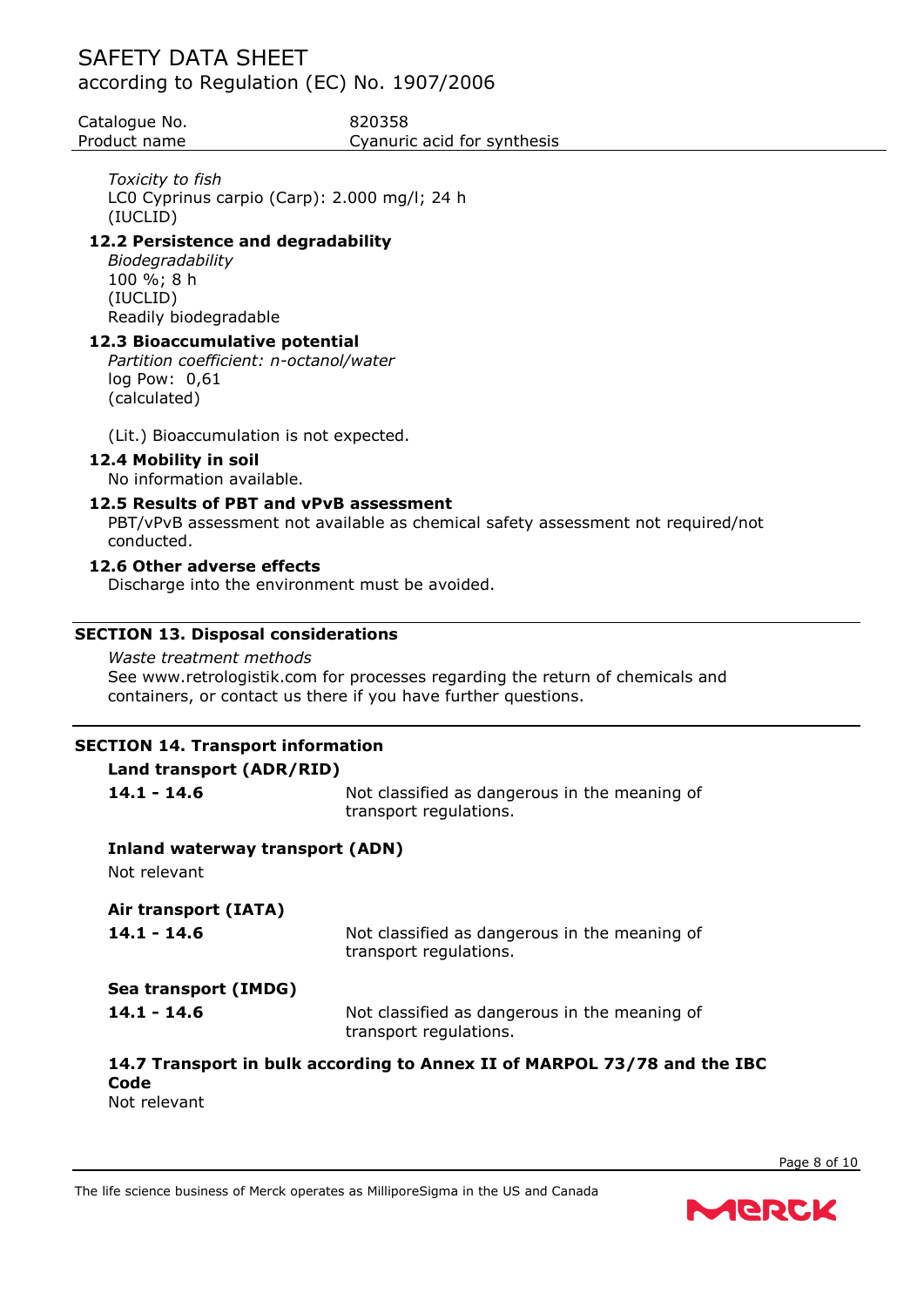| Catalogue No. | 820358                      |
|---------------|-----------------------------|
| Product name  | Cyanuric acid for synthesis |

### **SECTION 15. Regulatory information**

## **15.1 Safety, health and environmental regulations/legislation specific for the substance or mixture**

| EU regulations        |                   |
|-----------------------|-------------------|
| Major Accident Hazard | <b>SEVESO III</b> |
| Legislation           | Not applicable    |

Regulation (EC) No 1005/2009 on substances not regulated that deplete the ozone layer

Regulation (EC) No 850/2004 of the European Parliament and of the Council of 29 April 2004 on persistent organic pollutants and amending Directive 79/117/EEC not regulated

Substances of very high concern (SVHC) This product does not contain substances of very high concern according to Regulation (EC) No 1907/2006 (REACH), Article 57 above the respective regulatory concentration limit of  $\geq$  0.1 % (w/w). *National legislation* Storage class 10 - 13

### **15.2 Chemical safety assessment**

For this product a chemical safety assessment was not carried out.

### **SECTION 16. Other information**

#### **Training advice**

Provide adequate information, instruction and training for operators.

#### **Key or legend to abbreviations and acronyms used in the safety data sheet**

Used abbreviations and acronyms can be looked up at www.wikipedia.org.

#### **Regional representation**

This information is given on the authorised Safety Data Sheet for your country.

*The information contained herein is based on the present state of our knowledge. It characterises the product with regard to the appropriate safety precautions. It does not represent a guarantee of any properties of the product.*

The branding on the header and/or footer of this document may temporarily not visually match the product purchased as we transition our branding. However, all of the

Page 9 of 10